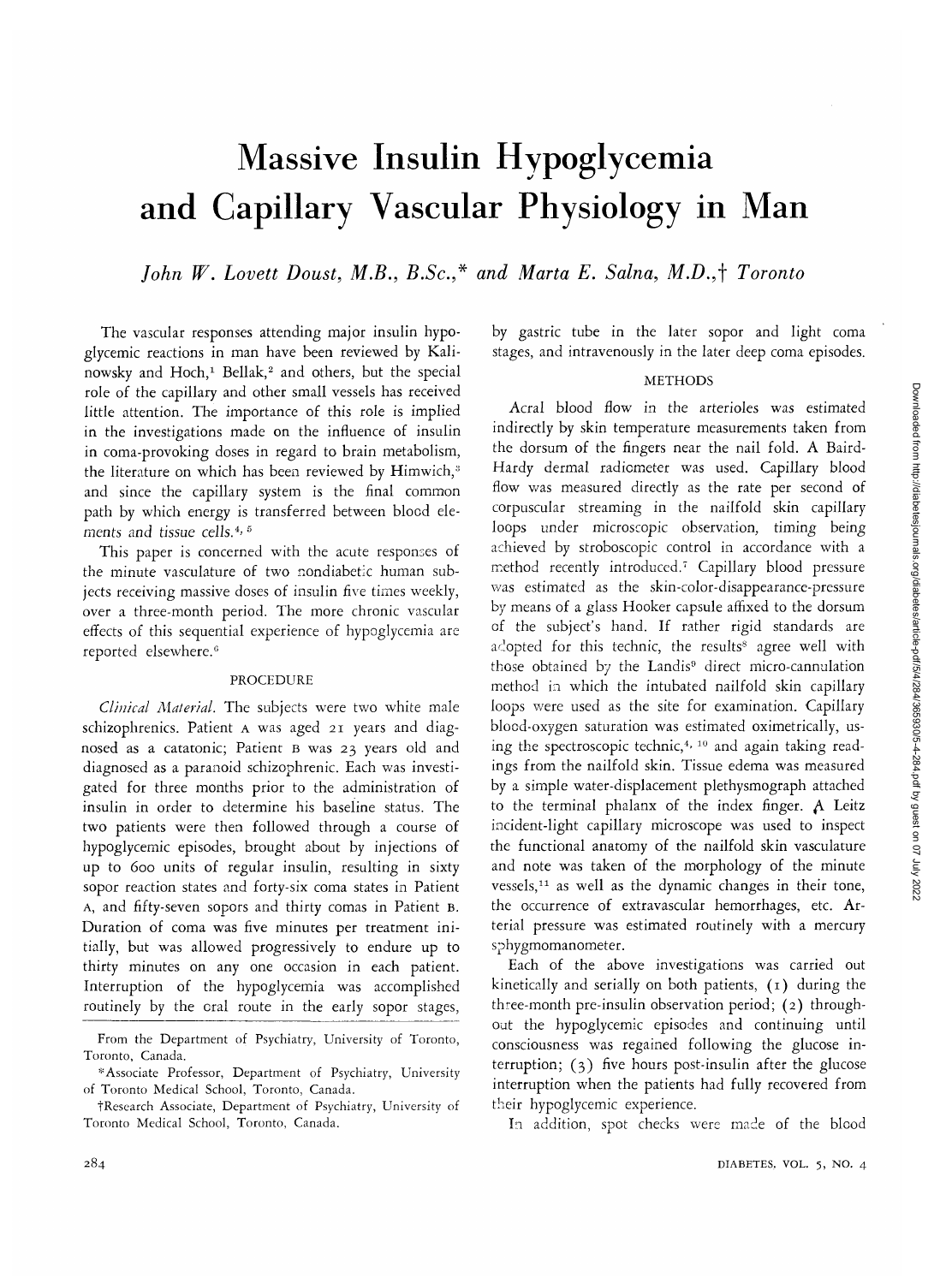**glucose levels,<sup>12</sup> both fasting during the initial baseline resting period and later at the clinical peaks of the insulin response. Similar observations were made of the blood specific gravity, using the Van Slyke and associates,<sup>13</sup> and Phillips et al.<sup>14</sup> copper sulphate falling drop method, to derive estimates of plasma protein, hemoglobin and** hematocrit **variation. Statistical** significance **was assayed by the analysis of** variance **technic** and **computation** of **the** correlation ratio (**eta<sup>2</sup>** ), the latter providing a useful index **of** the extent to which the variation is dependent upon the individual monitor employed.

#### RESULTS AND DISCUSSION

These are displayed in the accompanying tables and figure. In every case in table 2 the mean values of the variable investigated are given for each of four phases of the patient's hypoglycemic experience and its interruption by glucose while, for comparison, similar mean values are displayed for the relevant pre- and post-insulin conditions.

*Blood Flow in the Minute Vessels.* Table 2 gives the changes found for corpuscular rate in the nailfold skin capillaries and probable cutaneous arteriolar flow as determined by skin temperature fluctuation respectively. Figure I illustrates graphically the corpuscular flow changes of the distal hairpin loops and focuses attention on the hypoxic implications of the coma state. Not only is cellular respiration impaired by depriving the cell of

**its glucose requirements; direct molecular oxygen delivery is also delayed. In Patient A (table 2) arteriolar blood flow inhibition follows precisely the pattern set by flow in the true capillaries, but in Patient B this is not so and the paradoxical rise in skin temperature at the deep coma phase, and at a time when corpuscular**



FIG. I. Mean capillary blood flow in Patient A (continuous line) and Patient B (dotted line). Ordinates: rate of flow (corpuscles per second); abscissa (reading from left to right): Pre-insulin baseline levels; pre-sopor state following insulin injection; hypoglycemic sopor; light coma; deep coma; initial response to 33.3 per cent glucose administration; "rebound" effect of absorbed glucose; later acute effects of glucose; "postinsulin" (levels obtained 5 hours following interruption of the hypoglycemic coma).

|                                                    |                                          |                                  |                                                |       |                                           |        | меан спандеs отоидне ароне ру низина не рюби зидат, разниа ртосент, непласостте ани неподборні соцене |             |
|----------------------------------------------------|------------------------------------------|----------------------------------|------------------------------------------------|-------|-------------------------------------------|--------|-------------------------------------------------------------------------------------------------------|-------------|
| Time<br>(fasting)                                  | Blood sugar<br>(mg. per cent)<br>Patient |                                  | Plasma protein<br>$(g_m, per cent)$<br>Patient |       | Hematocrit<br>$($ per cent $)$<br>Patient |        | Hemoglobin<br>(gm. per cent)<br>Patient                                                               |             |
|                                                    | A                                        | B                                | A                                              | $B^*$ | A                                         | $B^*$  | A                                                                                                     | $B^{\circ}$ |
| Pre-insulin                                        | 85,000<br>$(s=12.5)$<br>$(N=4)$          | 69.000<br>$(s=6.5)$<br>$(N=3)$   | 8.047<br>$(s=0.4)$<br>$(N=25)$                 |       | 46.591<br>$(s=1.6)$<br>$N=23$ )           |        | 15.817<br>$(s=0.5)$<br>$(N=23)$                                                                       |             |
| Insulin                                            |                                          |                                  | 7.797<br>$s = 0.3$<br>( $N=30$ )               | 7.923 | 47.900<br>$(s=2.3)$<br>$N = 28$           | 48.805 | 16.282<br>$s = 0.8$<br>( $N=28$ )                                                                     | 16.579      |
| Sopor                                              | 28.625<br>$s = 9.1$<br>$N=8$ )           | 30,556<br>$(s=10.2)$<br>$(N=9)$  |                                                |       |                                           |        |                                                                                                       |             |
| Coma                                               | 23.125<br>$s = 8.5$ )<br>$(N=16)$        | 23.333<br>$(s=12.1)$<br>$(N=12)$ |                                                |       |                                           |        |                                                                                                       |             |
| Difference<br>$t$ test<br>d.f.<br>$\boldsymbol{P}$ |                                          |                                  | $-0.250$<br>5.124<br>53<br>${<}.001$           |       | $+1.345$<br>4.854<br>49<br>${<}.001$      |        | $+0.465$<br>4.927<br>49<br>${<}.001$                                                                  |             |

TABLE 1 Mean changes brought about by insulin in blood sugar, plasma protein, hematocrit and hemoglobin content

\*No specific gravities were available on the pre-insulin blood in the case of Patient B.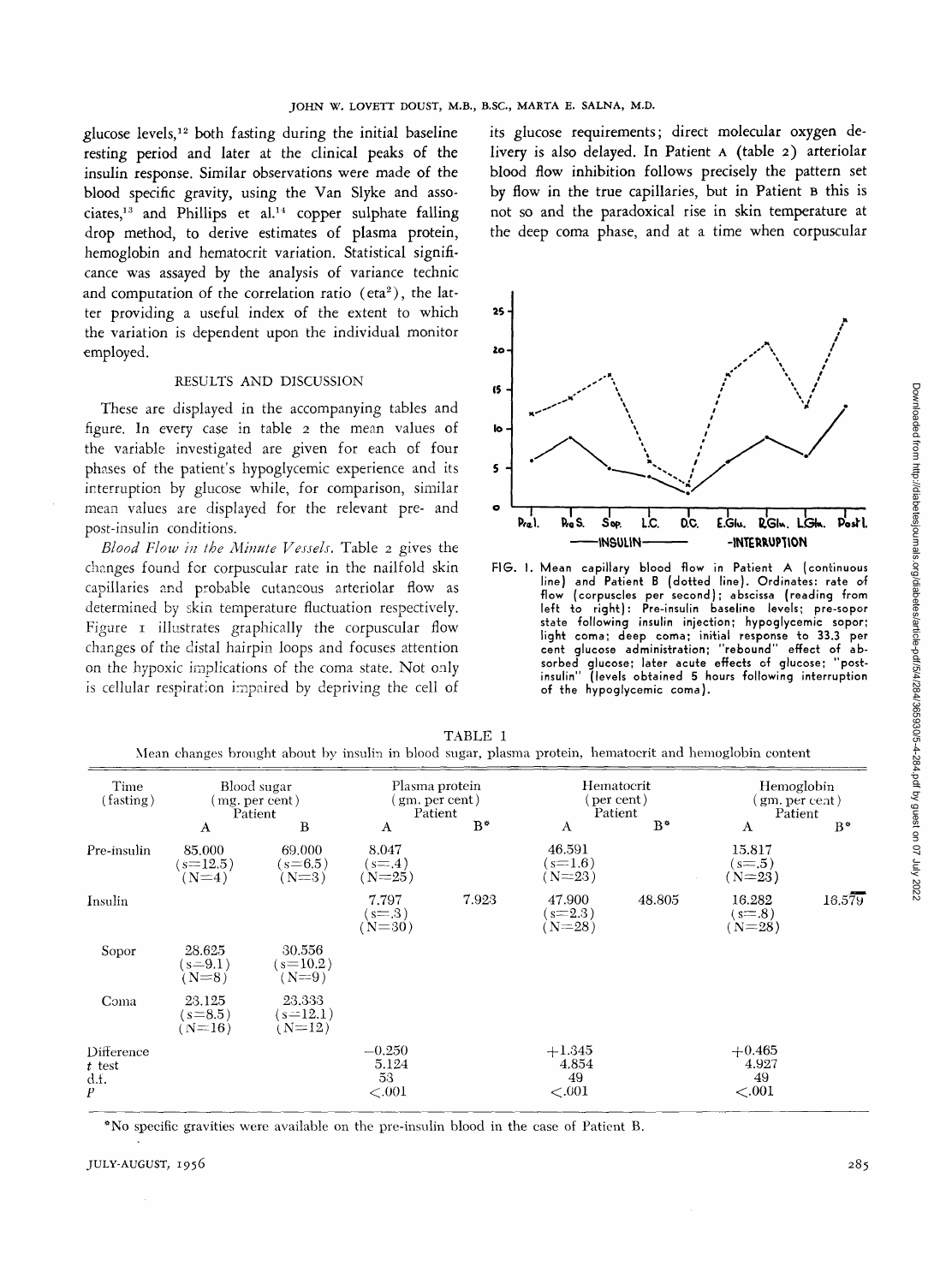|                                        |                          |                                      |                                     |                                   |                                    |                                      |                                      | Effect of various stages of hypoglycemia on capillary vascular variables and finger volume |                                      |
|----------------------------------------|--------------------------|--------------------------------------|-------------------------------------|-----------------------------------|------------------------------------|--------------------------------------|--------------------------------------|--------------------------------------------------------------------------------------------|--------------------------------------|
| Status                                 |                          | Capillary blood                      |                                     | Skin                              |                                    | Capillary blood                      |                                      | Arterial pulse                                                                             |                                      |
|                                        |                          | flow (corpuscles/sec.)               |                                     | temperature $(°F)$                |                                    | pressure $(\text{mm.Hg})$            |                                      | pressure $\text{(mm.Hg)}$                                                                  |                                      |
|                                        |                          | Patient                              |                                     | Patient                           |                                    | Patient                              |                                      | Patient                                                                                    |                                      |
|                                        |                          | A                                    | B                                   | A                                 | B                                  | $\mathbf{A}$                         | B                                    | A                                                                                          | B                                    |
| Pre-insulin                            | Mean                     | 6.00                                 | 12.32                               | 91.84                             | 95.36                              | 41.92                                | 43.03                                | 35.86                                                                                      | 30.56                                |
|                                        | S                        | 7.3                                  | 13.3                                | 3.7                               | 1.6                                | 12.9                                 | 13.1                                 | 11.8                                                                                       | 6.7                                  |
|                                        | $\mathbf N$              | 190                                  | 93                                  | 59                                | 29                                 | 198                                  | 95                                   | 35                                                                                         | 14                                   |
| Pre-sopor                              | Mean<br>${\bf S}$<br>N   | 9.20<br>1.9<br>5                     | 13.83<br>8.4<br>6                   | 93.83<br>1.6<br>13                | 93.66<br>1.2<br>19                 | 40.47<br>14.6<br>17                  | 28.40<br>8.4<br>10                   | 80.00<br>8.2                                                                               | 57.50<br>12.6<br>4                   |
| Sopor                                  | Mean                     | 4.97                                 | 16.92                               | 90.84                             | 91.36                              | 21.93                                | 21.58                                | 96.74                                                                                      | 60.00                                |
|                                        | ${\bf S}$                | 3.4                                  | 8.8                                 | 1.9                               | 1.7                                | 12.8                                 | 6.7                                  | 28.5                                                                                       | 7.3                                  |
|                                        | N                        | 29                                   | 13                                  | 38                                | 24                                 | 40                                   | 19                                   | 43                                                                                         | 28                                   |
| Light coma                             | Mean                     | 3.97                                 | 6.29                                | 89.00                             | 88.15                              | 40.26                                | 50.00                                | 105.83                                                                                     | 60.00                                |
|                                        | s                        | 4.2                                  | 6.5                                 | 1.4                               | 3.4                                | 24.4                                 | $\boldsymbol{0}$                     | 19.7                                                                                       | 18.7                                 |
|                                        | N                        | 38                                   | 7                                   | 11                                | 6                                  | 19                                   | 3                                    | 12                                                                                         | 5                                    |
| Deep coma                              | Mean<br>S<br>$\mathbf N$ | 2.10<br>2.2<br>42                    | 3.29<br>5.3<br>7                    | 87.05<br>1.4<br>12                | 93.24<br>$0.5\,$<br>$\overline{5}$ | 54.00<br>8.9<br>5                    |                                      | 103.33<br>40.8<br>6                                                                        | 62.00<br>16.4<br>5                   |
| Early glucose                          | Mean                     | 6.34                                 | 17.00                               | 88.38                             | 90.45                              | 37.13                                | 27.50                                | 83.68                                                                                      | 57.14                                |
|                                        | s                        | 8.3                                  | 14.8                                | 4.3                               | 3.8                                | 35.5                                 | 7.5                                  | 15.7                                                                                       | 13.8                                 |
|                                        | N                        | 32                                   | 8                                   | 25                                | 21                                 | 23                                   | 8                                    | 19                                                                                         | 7                                    |
| Rebound glucose                        | Mean                     | 9.36                                 | 21.33                               | 88.07                             | 91.27                              | 18.61                                | 18.18                                | 66.09                                                                                      | 43.00                                |
|                                        | $\boldsymbol{s}$         | 8.8                                  | 13.4                                | 4.7                               | 3.0                                | 5.1                                  | 1.4                                  | 18.0                                                                                       | 16.4                                 |
|                                        | $\mathbf N$              | 33                                   | 9                                   | 26                                | 21                                 | 23                                   | 11                                   | 23                                                                                         | 10                                   |
| Late glucose                           | Mean                     | 6.59                                 | 13.33                               | 84.42                             | 88.25                              | 26.11                                | 34.00                                | 56.43                                                                                      | 45.00                                |
|                                        | $\boldsymbol{S}$         | 6.5                                  | 6.2                                 | 5.4                               | 2.9                                | 13.1                                 | 4.9                                  | 10.1                                                                                       | 11.9                                 |
|                                        | N                        | 29                                   | 6                                   | 25                                | 11                                 | 19                                   | 4                                    | 14                                                                                         | 8                                    |
| Post-insulin                           | Mean                     | 13.43                                | 24.39                               | 93.27                             | 94.40                              | 34.25                                | 35.11                                | 44.32                                                                                      | 39.46                                |
|                                        | ${\bf S}$                | 9.5                                  | 15.2                                | 2.7                               | 1.8                                | 12.7                                 | 12.7                                 | 8.2                                                                                        | 8.2                                  |
|                                        | $\bf N$                  | 131                                  | 101                                 | 32                                | 52                                 | 143                                  | 92                                   | 37                                                                                         | 28                                   |
| F ratio<br>d.f.<br>n <sup>2</sup><br>P |                          | 16.029<br>8/520<br>.198<br>${<}.001$ | 6.651<br>8/241<br>.181<br>${<}.001$ | 17.937<br>8/232<br>.382<br>< .001 | 21.381<br>8/179<br>.489<br><.001   | 14.593<br>8/478<br>.196<br>${<}.001$ | 10.794<br>7/234<br>.227<br>${<}.001$ | 49.396<br>8/187<br>.679<br>${<}.001$                                                       | 18.717<br>8/100<br>.600<br>${<}.001$ |

MASSIVE INSULIN HYPOGLYCEMIA AND CAPILLARY VASCULAR PHYSIOLOGY IN MAN

TABLE 2

motion in the capillaries is almost at a standstill, suggests the operation of a shunt mechanism which bypasses these vessels in this patient. If such were the case, a similar anomaly might be expected in the blood-oxygen saturation of the minute vessels in Patient B and table 2 lends support to this assumption.

*Intravascular Pressures.* Table 2 also compares the capillary blood pressure and arterial pulse pressure variations during insulin hypoglycemia. The resting pressures of both patients are characteristic of those found in schizophrenia,<sup>8, 15</sup> and only approximate healthy values under the influence of the glucose interruption. Progressive hypoglycemia would seem to influence capillary pressure in a biphasic fashion, a trough at the sopor stage being given by both patients. This dip is not seen to disturb the steady widening of the pulse pressures although the extent of this change is less evident in Patient B than in Patient A.

*Tissue Volume and Other Changes.* Digital tissue waterlogging is suggested in table 2 as occurring sequentially with deepening coma and raises the question of its source. Relative oxygen-lack increases capillary permeability to plasma,<sup>16, 17</sup> and even to whole blood.<sup>18</sup> According to Starling's hypothesis, the colloid osmotic pressure of the plasma proteins nicely balances the hydrostatic pressure within the capillary blood vessels. The increase in capillary pressures in insulin coma (table 2) would thus favor extravasation of fluid into the tissues in a fashion identical to its occurrence at rest in the schizophrenic process itself.8 Further confirmation of these mechanisms was given by the falling plasma protein and rise in hematocrit and hemoglobin values (table 1) and by the microscopic observations on capillary tone made during the investigation reported here. Characteristic of these was primarily their changeableness. In both patients deepening hypoglycemia was accompanied by rapid alterations of capillary tone from extremes of vasoconstriction to similar vasodilatation, circumstances suggesting an intermittent facilitation of fluid transudation at least in the acral site of examination.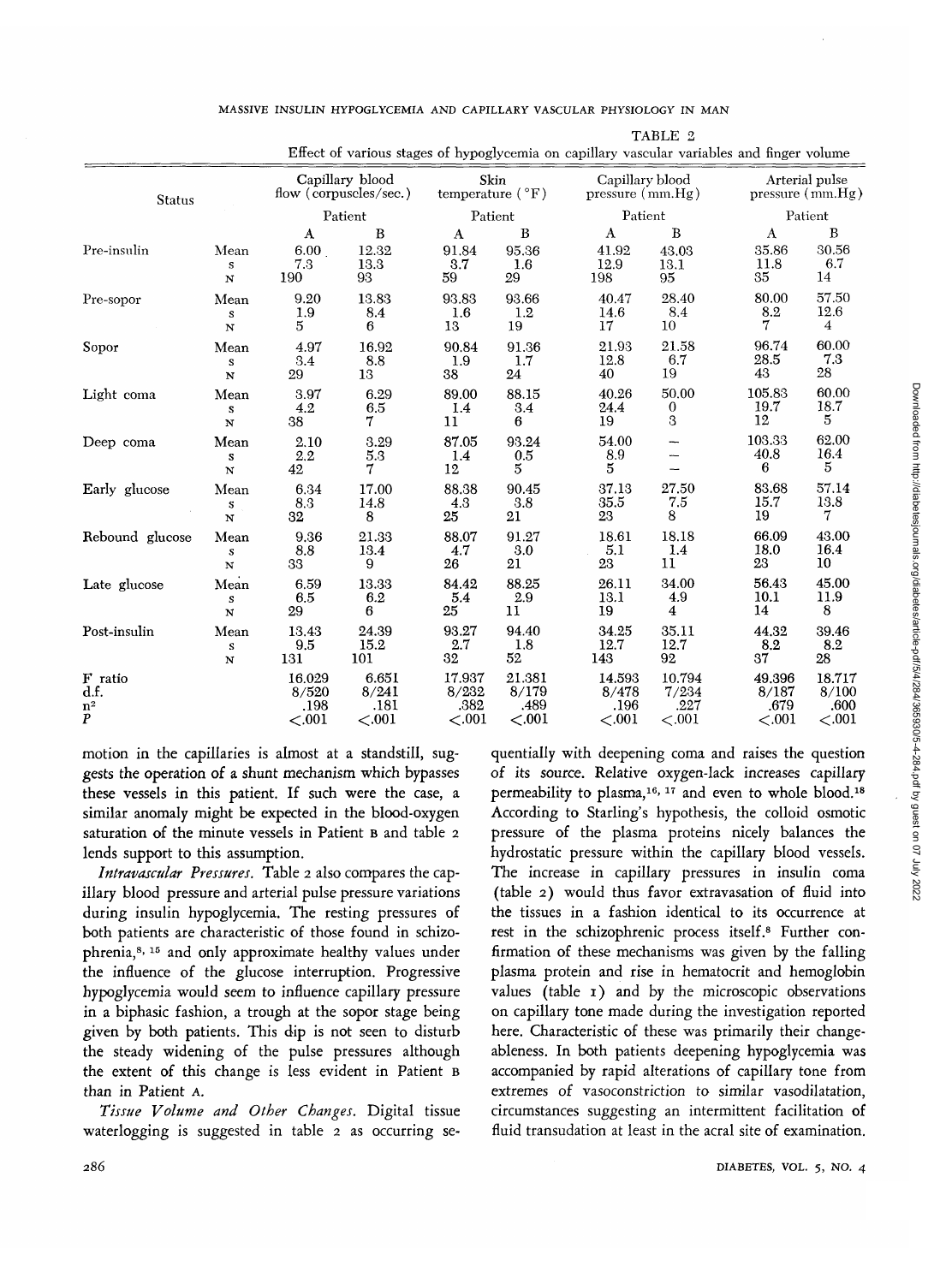| R.S.                                 | Blood $O_2$ saturation   | Plethysmography<br>$(\mathrm{ccH_2O})$ |          |                                    |                                    |  |
|--------------------------------------|--------------------------|----------------------------------------|----------|------------------------------------|------------------------------------|--|
|                                      | per cent R.S.<br>Patient |                                        | per cent | Patient                            |                                    |  |
| A                                    |                          |                                        |          |                                    |                                    |  |
| 24.9<br>11.2<br>331                  | (92)                     | B<br>22.2<br>11.9<br>128               | (91)     | A<br>4.68<br>0.5<br>35             | в<br>4.78<br>0.3<br>8              |  |
| 19.0<br>4.2<br>2                     | (90)                     | 21.1<br>5.5<br>9                       | (91)     | 4.34<br>0.4<br>7                   | 4.63<br>0.3<br>4                   |  |
| 15.6<br>4.2<br>34                    | (89)                     | 17.1<br>5.1<br>21                      | (90)     | 4.53<br>0.4<br>16                  | 4.99<br>0.2<br>8                   |  |
| 15.3<br>5.9<br>42                    | (89)                     | 15.8<br>4.1<br>28                      | (89)     | 5.17<br>0.6<br>3                   | 4.86<br>0.2<br>5                   |  |
| 9.7<br>2.5<br>21                     | (87)                     | 15.8<br>3.0<br>27                      | (89)     | 5.25<br>0.5<br>6                   | 5.50<br>0<br>$\overline{2}$        |  |
| 20.1<br>6.8<br>45                    | (91)                     | 20.3<br>6.7<br>15                      | (91)     | 4.48<br>0.6<br>8                   | 4.50<br>0.4<br>6                   |  |
| 34.4<br>8.7<br>44                    | (95)                     | 35.6<br>8.3<br>36                      | (95)     | 4.22<br>0.3<br>11                  | 5.00<br>1.1<br>4                   |  |
| 26.4<br>5.6<br>22                    | (93)                     | 26.2<br>7.9<br>31                      | (93)     | 4.44<br>0.5<br>5                   |                                    |  |
| 29.3<br>9.9<br>244                   | (93)                     | 26.7<br>7.8<br>156                     | (93)     | 4.32<br>0.4<br>40                  | 4.23<br>0.5<br>27                  |  |
| 28.305<br>8/777<br>.226<br>${<}.001$ |                          | 28.346<br>8/442<br>.383<br><.001       |          | 4.820<br>8/122<br>.240<br>$<$ .001 | 4.965<br>7/56<br>.381<br>${<}.001$ |  |

## SUMMARY

1. The acute responses of two nondiabetic human subjects to massive doses of insulin five times weekly for a three-month period are reported in terms of changes occurring in the capillary vasculature.

2. It was found that corpuscular flow rates in the skin capillaries fell significantly and progressively as hypoglycemic coma developed. Speed was regained when glucose was given and the coma interrupted. Skin temperature variations roughly paralleled these changes and suggested a similar influence on arteriolar blood flow. An increase in finger volume with the onset of coma indicated a waterlogging of the tissues and accompanied a small but significant fall in capillary blood-oxygen saturation, a rise in capillary blood pressure, decreased plasma protein, a rise in hematocrit and in hemoglobin content, and some rather characteristic changes in the tone of the minute vessels as observed capillaroscopically.

3. The metabolic implications of these findings are discussed briefly.

#### SUMMARIO IN INTERLINGUA

*Hypoglycemia Inducite per Doses Massive de Insulina e su Effectos Super le Physiologia del Vasos Capillar in Human os*

1. Es reportate le acute responsas de duo nondiabetic subjectos human a massive doses de insulina administrate cinque vices per septimana durante un periodo de tres menses. Le responsas esseva studiate in tanto que illos se manifestava in alterationes occurrente in le vasculatura capillar.

2. Esseva constatate que le fluxo corpuscular in le capillares cutanee se relentava significative e progressivemente como function del disveloppamento de coma hypoglycemic. Le fluxo se reaccelerava quando glucosa esseva administrate e le coma esseva interrumpite. Variationes del temperatura cutanee occurreva plus o minus parallelmente a iste alterationes, lo que indicava un simile influentia super le fluxo de sanguine arteriolar. Un augmento del volumine digital occurrente con le declaration del coma indicava un invasion aquose del histos e accompaniava un parve sed significative reduction del saturation oxygenic del sanguine capillar, un augmento del pressiones de sanguine capillar, decrescite nivellos de proteina plasmatic, un augmento del hematocrite e del contento de hemoglobina, e certe satis characteristic alterationes in le tono del minute vasos observate per medios capillaroscopic.

3. Es presentate un breve discussion del implicationes metabolic de iste constatationes.

### ACKNOWLEDGMENTS

This work was supported in part by a grant from the Insulin Fund of the University of Toronto and in part by funds from the Province of Ontario under the Mental Health Grants Programme of the Department of National Health and Welfare, Ottawa, Canada.

#### **REFERENCES**

1 Kalinowsky, L. B., and Hoch, P. H.: Shock Treatment and other Somatic Procedures in Psychiatry. New York, Grune and Stratton, 1946.

<sup>2</sup> Bellak, L.: Dementia Praecox. New York, Grune and Stratton, 1948.

<sup>3</sup> Himwich, H. E.: Brain Metabolism and Cerebral Disorders. Baltimore, Williams & Wilkins Co., 1951. <sup>4</sup>

 Lovett Doust, J. W.: Spectroscopic and photo-electric oximetry in schizophrenia, and other psychiatric states. J. Ment. Sc. 98:143-60, Jan. 1952.

 Lovett Doust, J. W.: Physiological factors underlying therapeutic success in mental disorders. Canad. M. A. J. *69:* 108-14, Aug. 1953. <sup>6</sup>

 Lovett Doust, J. W., and Salna, M. E.: The effects of repeated insulin hypoglycaemia on capillary and tissue metabolism in man. Canad. Psychiat. A. J. 1:35-42, Jan. 1956.